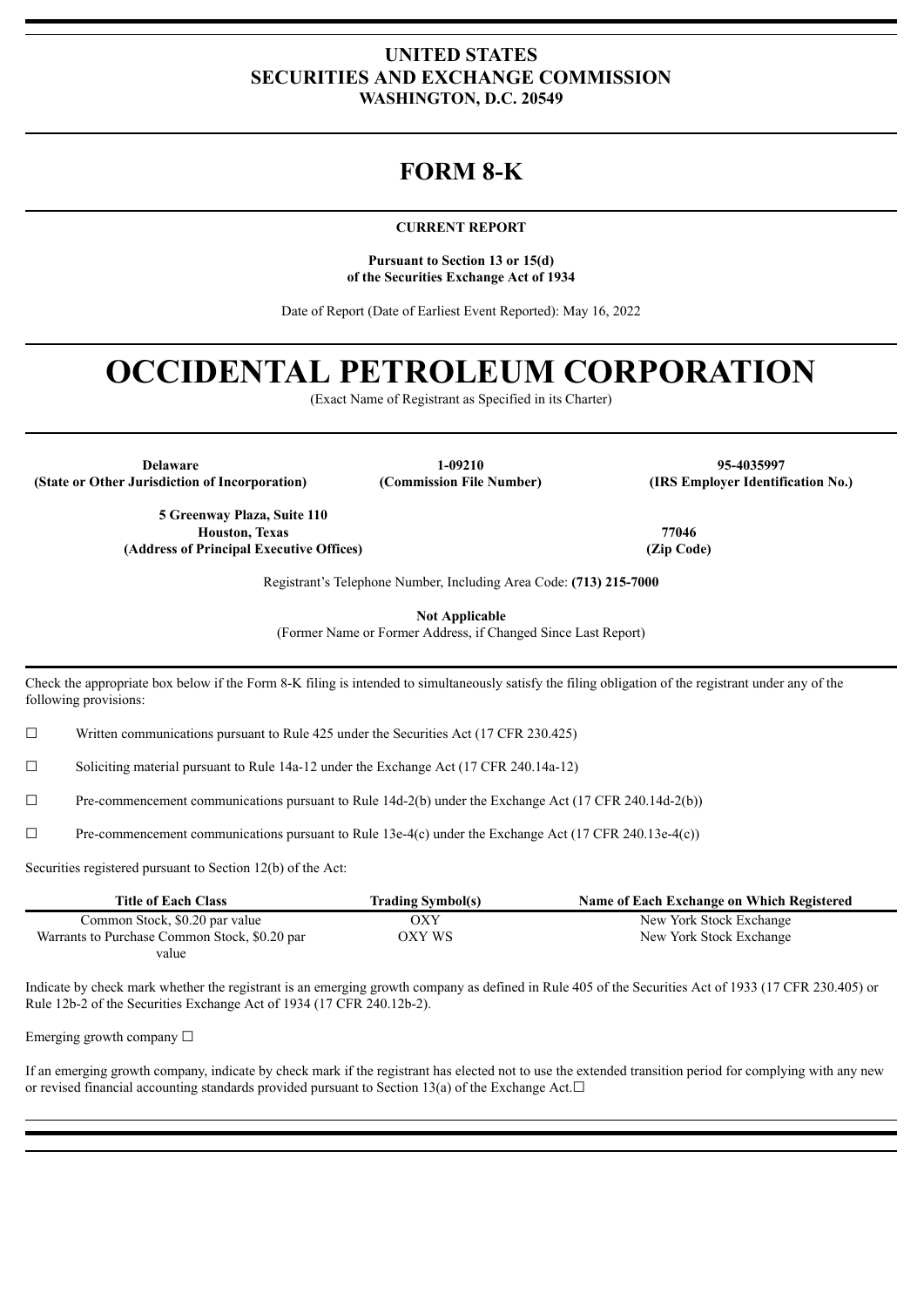## **Item 7.01 Regulation FD Disclosure.**

On May 16, 2022, Occidental Petroleum Corporation ("Occidental") issued a press release announcing that it had commenced cash tender offers (the "Tender Offers") to purchase its outstanding 3.200% Senior Notes due 2026 (the "3.200% Notes"), 3.400% Senior Notes due 2026 (the "3.400% Notes"), 3.500% Senior Notes due 2025 (the "3.500% 2025 Notes"), 5.50% Senior Notes due 2025 (the "5.50% Notes"), 5.875% Senior Notes due 2025 (the "5.875% Notes"), 2.900% Senior Notes due 2024 (the "2.900% Notes"), 2.70% Senior Notes due 2023 (the "2.70% Notes"), 3.450% Senior Notes due 2024 (the "3.450% Notes"), 6.950% Senior Notes due 2024 (the "6.950% Notes"), 8.000% Senior Notes due 2025 (the "8.000% Notes" and, together with the 3.200% Notes, the 3.400% Notes, the 3.500% 2025 Notes, the 5.50% Notes, the 5.875% Notes, the 2.900% Notes, the 2.70% Notes, the 3.450% Notes and the 6.950% Notes, the "Pool 1 Notes"), 3.000% Senior Notes due 2027 (the "3.000% Notes"), 3.500% Senior Notes due 2029 (the "3.500% 2029 Notes"), 5.550% Senior Notes due 2026 (the "5.550% Notes"), 6.375% Senior Notes due 2028 (the "6.375% Notes"), 6.125% Senior Notes due 2031 (the **"**6.125% Notes"), 7.150% Debentures due 2028 (the "7.150% Notes"), 7.20% Senior Debentures due 2028 (the "7.20% Notes"), 6.625% Debentures due 2030 (the "6.625% Notes"), 7.500% Debentures due 2026 (the "7.500% Notes" and, together with the 3.000% Notes, the 3.500% 2029 Notes, the 5.550% Notes, the 6.375% Notes, the 6.125% Notes, the 7.150% Notes, the 7.20% Notes and the 6.625% Notes, the "Pool 2 Notes"), 4.100% Senior Notes due 2047 (the "4.100% Notes"), 4.200% Senior Notes due 2048 (the "4.200% Notes"), 4.400% Senior Notes due 2049 (the "4.400% 2049 Notes"), 4.500% Senior Notes due 2044 (the "4.500% Notes"), 4.300% Senior Notes due 2039 (the "4.300% Notes"), 4.400% Senior Notes due 2046 (the "4.400% 2046 Notes"), 4.625% Senior Notes due 2045 (the "4.625% Notes"), Zero Coupon Senior Notes due 2036 (the "Zero Coupon Notes") and 6.200% Senior Notes due 2040 (the "6.200% Notes" and, together with the 4.100% Notes, the 4.200% Notes, the 4.400% 2049 Notes, the 4.500% Notes, the 4.300% Notes, the 4.300% Notes, the 4.400% 2046 Notes, the 4.625% Notes and the Zero Coupon Notes, the "Pool 3 Notes"), subject to a maximum aggregate purchase price equal to (i) \$700 million with respect to the Pool 1 Notes, (ii) \$650 million with respect to the Pool 2 Notes and (iii) \$650 million with respect to the Pool 3 Notes.

The Tender Offers are made upon the terms and subject to the conditions set forth in the Offer to Purchase, dated May 16, 2022 (the "Offer to Purchase"). The Tender Offers will expire at 5:00 p.m., New York City time, on May 20, 2022, unless extended or terminated by Occidental. Occidental intends to fund the Tender Offers with cash on hand.

The Tender Offers are conditioned upon the satisfaction or waiver of conditions set forth in the Offer to Purchase. Occidental reserves the right to amend, extend, withdraw or terminate any of the Tender Offers in its sole discretion, subject to applicable law.

A copy of the press release relating to the commencement of the Tender Offers is furnished as Exhibit 99.1 to this Current Report on Form 8-K and incorporated herein in its entirety.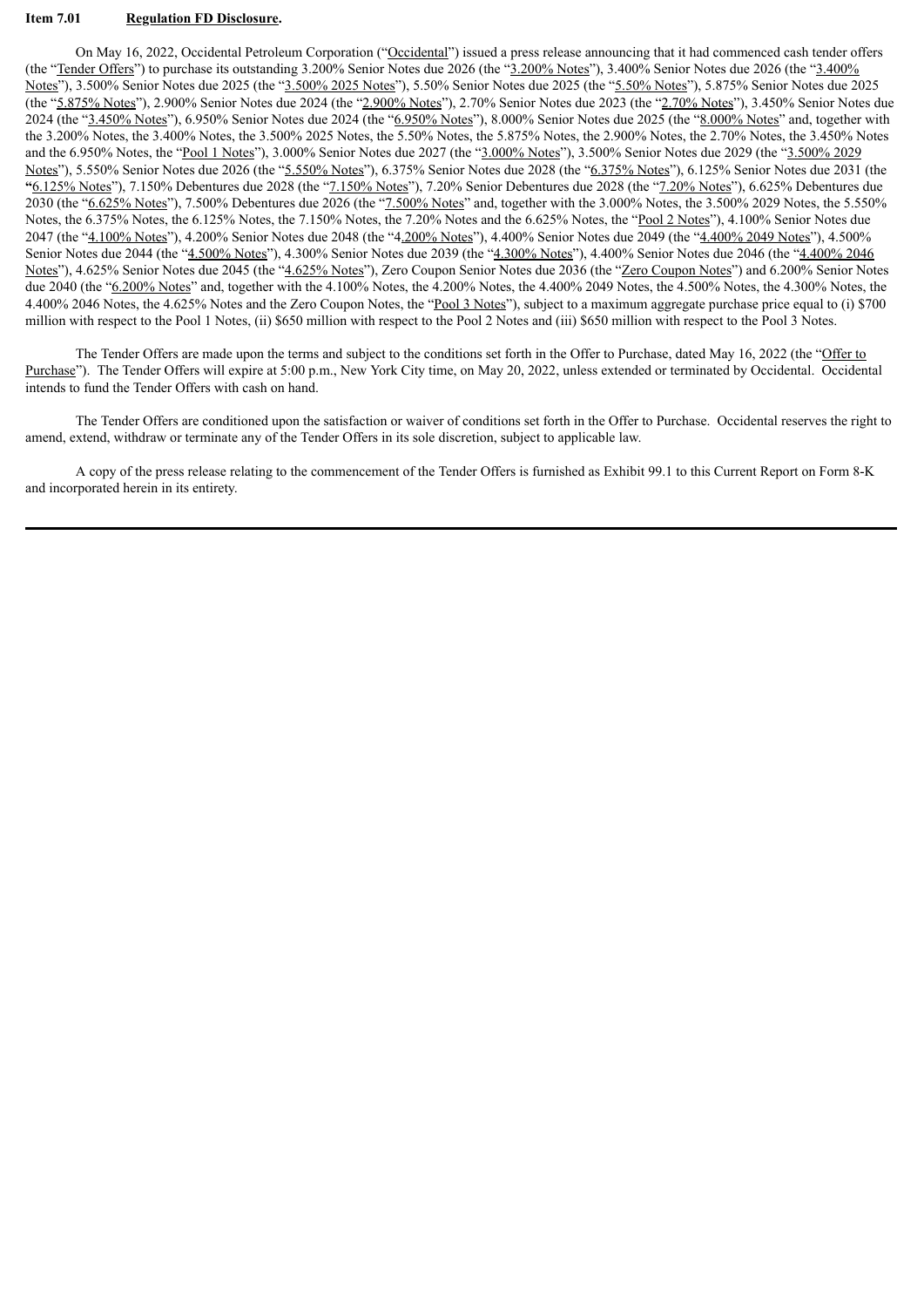# **Item 9.01 Financial Statements and Exhibits.**

(d) Exhibits.

| <b>Exhibit No.</b> | <b>Description</b>                                                           |
|--------------------|------------------------------------------------------------------------------|
| 99.1               | Press Release dated May 16, 2022 (Launch Press Release).                     |
| 104                | Cover Page Interactive Data File (embedded within the Inline XBRL document). |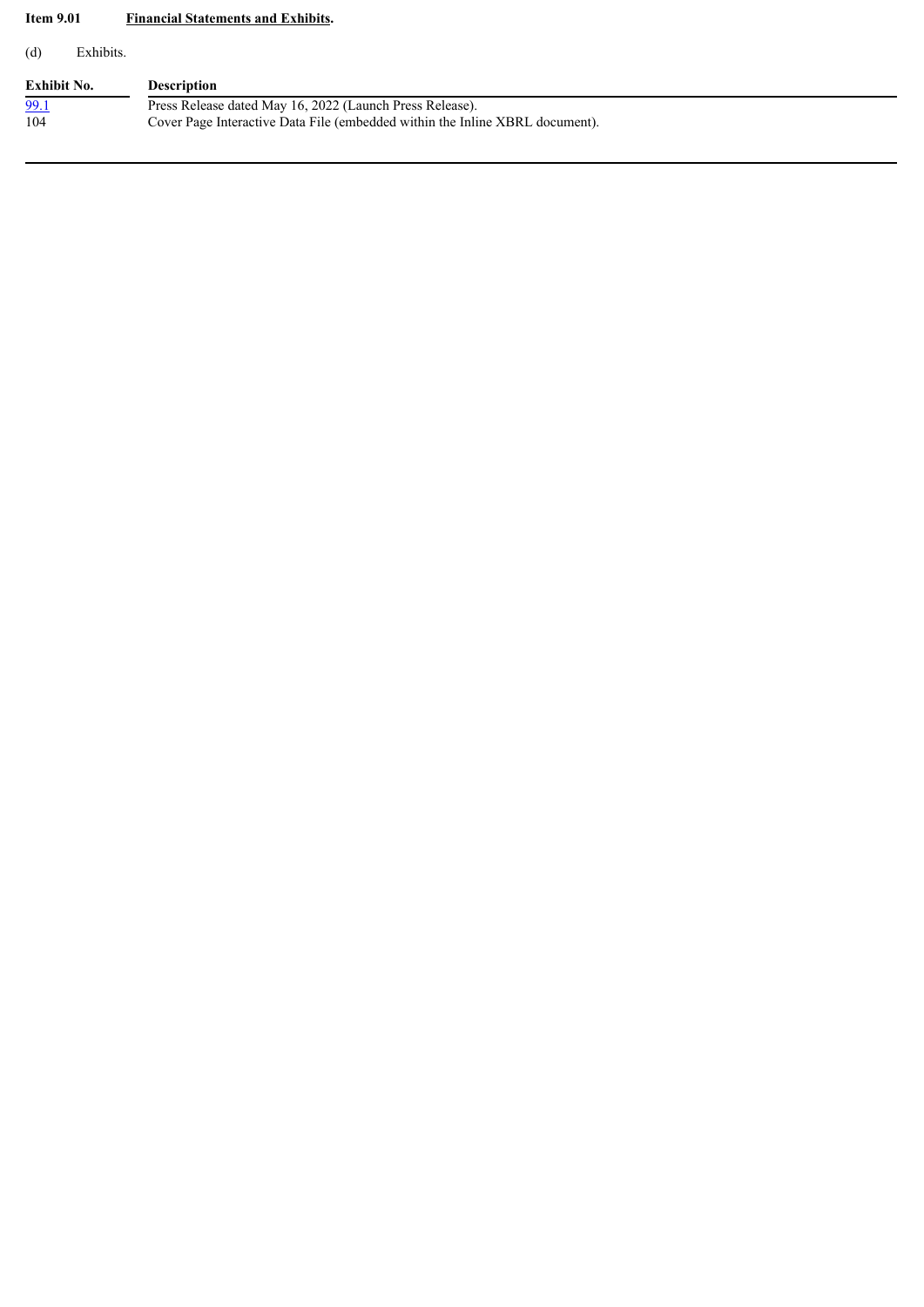# **SIGNATURE**

Pursuant to the requirements of the Securities Exchange Act of 1934, the registrant has duly caused this report to be signed on its behalf by the undersigned hereunto duly authorized.

# **OCCIDENTAL PETROLEUM CORPORATION**

By: /s/ Nicole E. Clark

Name: Nicole E. Clark

Title: Vice President, Deputy General Counsel and Corporate Secretary

Date: May 16, 2022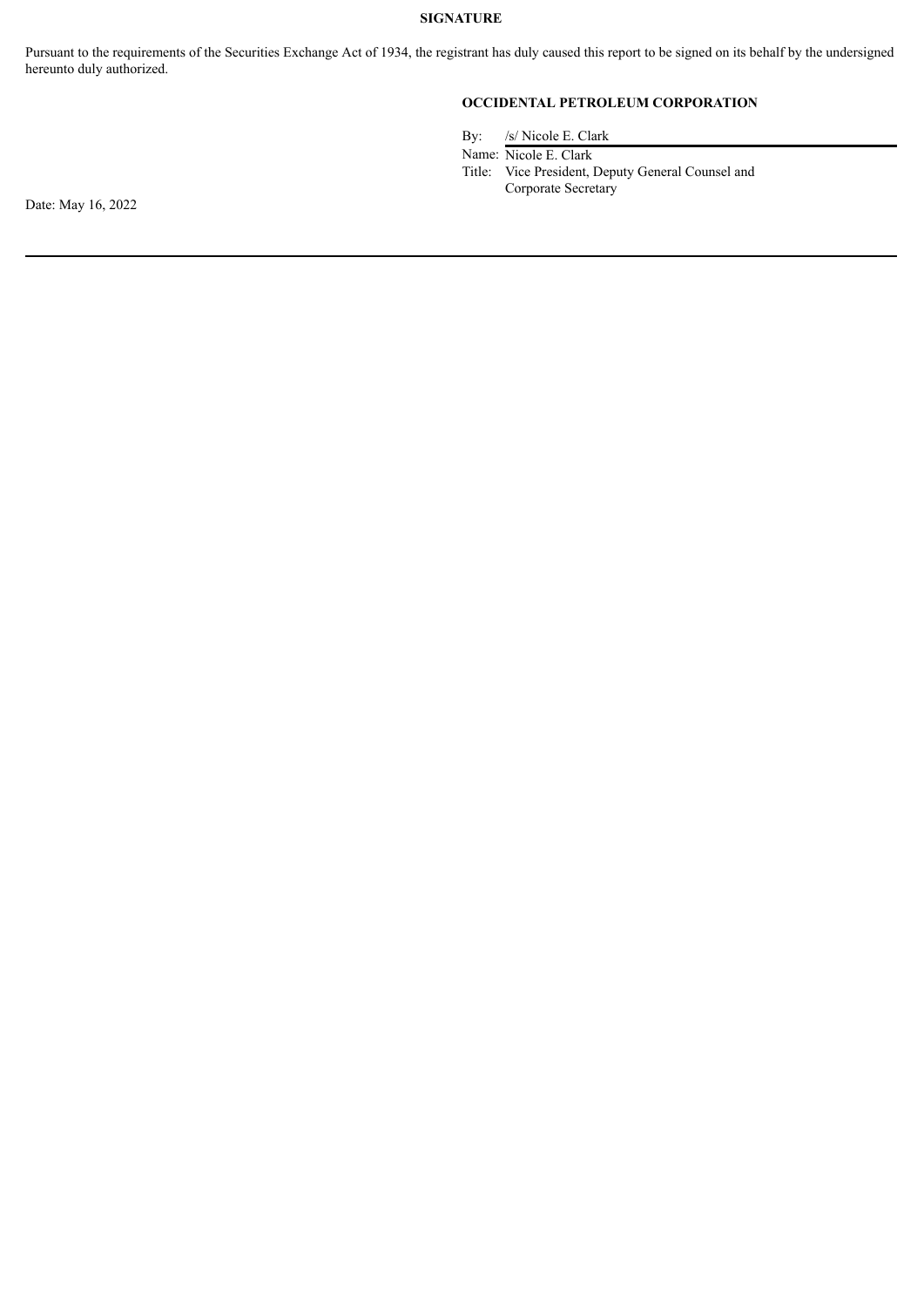<span id="page-4-0"></span>

# PRESS RELEASE

## **Occidental Announces Cash Tender Offers for Certain of its Senior Notes**

HOUSTON — May 16, 2022 — Occidental (NYSE: OXY) today announced that it has commenced cash tender offers (each, an "Offer" and collectively, the "Offers") to purchase its outstanding notes listed in the tables below (the "Notes," and each, a "Series" of Notes) in three separate pools (each, a "Pool"). Occidental's obligation to accept for purchase, based on the Acceptance Priority Levels (as defined below) set forth in the columns entitled "Acceptance Priority Level" in the tables below, and pay for Notes that are validly tendered and not validly withdrawn is limited to an aggregate amount (including principal and premium but excluding accrued and unpaid interest) of (a) \$700,000,000 (as such amount may be increased or waived pursuant to the terms of the Offer to Purchase, the "Pool 1 Maximum Purchase Price") for all of the Pool 1 Notes (as defined below), (b) \$650,000,000 (as such amount may be increased or waived pursuant to the terms of the Offer to Purchase, the "Pool 2 Maximum Purchase Price") for all of the Pool 2 Notes (as defined below) and (c) \$650,000,000 (as such amount may be increased or waived pursuant to the terms of the Offer to Purchase, the "Pool 3 Maximum Purchase Price") for all of the Pool 3 Notes (as defined below). The Offers are being made on the terms and subject to the conditions set forth in the Offer to Purchase dated May 16, 2022 (the "Offer to Purchase"). Capitalized terms used in this release but not otherwise defined have the meaning given in the Offer to Purchase.

The Offers will expire at 5:00 p.m., New York City time, on May 20, 2022, unless extended or earlier terminated as described in the Offer to Purchase (such time and date, as they may be extended, the "Expiration Time"). Holders of the Notes ("Holders") may withdraw their validly tendered Notes at any time at or prior to 5:00 p.m., New York City time, on May 20, 2022, unless extended (such time and date, as they may be extended, the "Withdrawal Time"). Holders are urged to read the Offer to Purchase carefully before making any decision with respect to the Offers.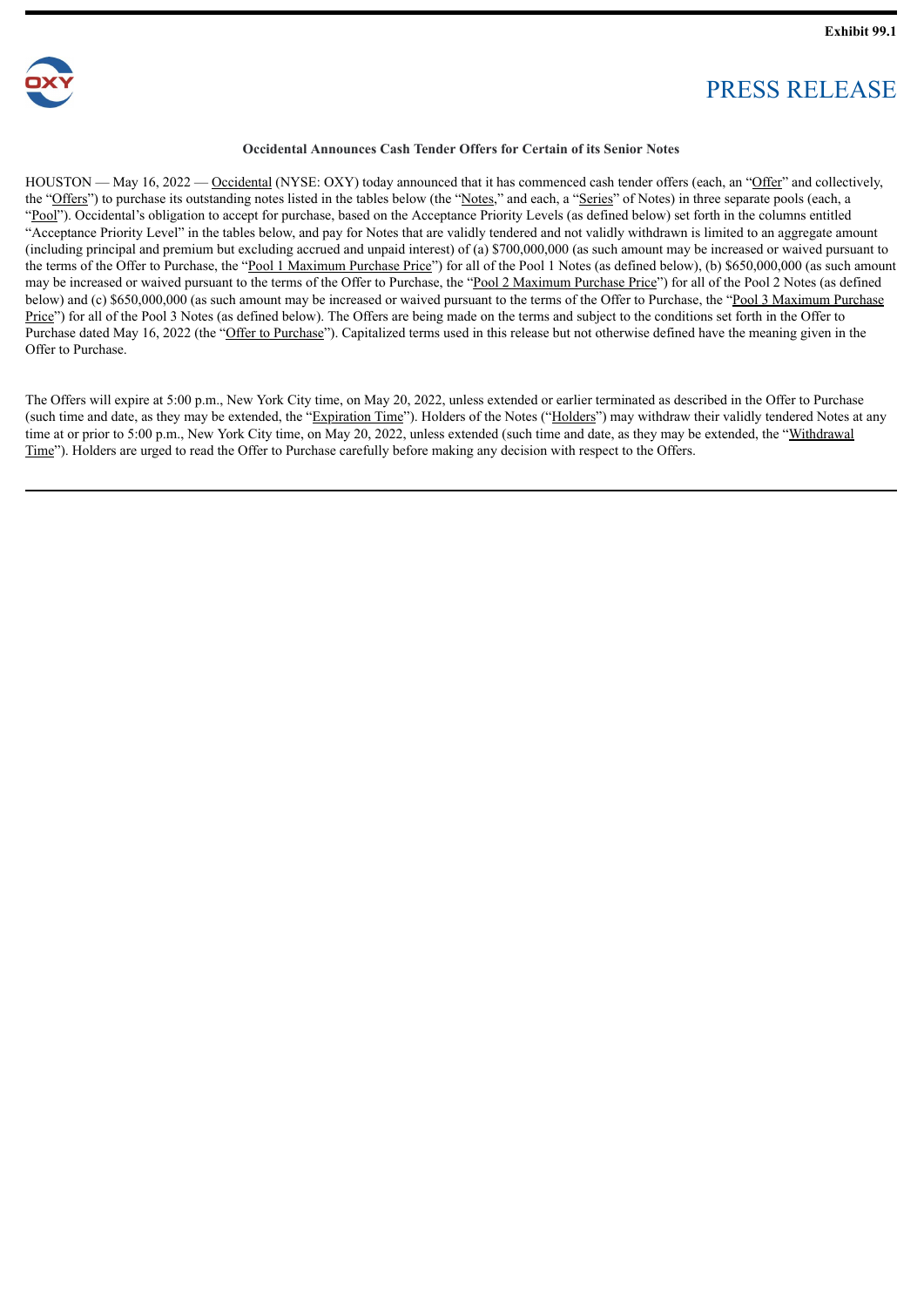Certain information regarding the Notes and the Offers is set forth in the tables below.

Any and All of its Outstanding Notes of the Series listed below (the "Pool 1 Notes" and, collectively, "Pool 1") in an Aggregate Amount (including **Principal and Premium but excluding Accrued and Unpaid Interest) not to Exceed \$700,000,000:**

|                                                       |                                                       | <b>Acceptance Priority</b> | <b>Principal Amount</b> |                               |
|-------------------------------------------------------|-------------------------------------------------------|----------------------------|-------------------------|-------------------------------|
| <b>Series of Notes</b>                                | <b>CUSIP/ISIN</b>                                     | Level $(1)$                | Outstanding             | Purchase Price <sup>(2)</sup> |
|                                                       | 3.200% Senior Notes due 2026 674599CR4 / US674599CR48 |                            | \$597,609,000           | \$972.50                      |
|                                                       | 3.400% Senior Notes due 2026 674599CH6 / US674599CH65 |                            | \$634,458,000           | \$982.50                      |
|                                                       | 3.500% Senior Notes due 2025 674599CG8 / US674599CG82 |                            | \$138,792,000           | \$995.00                      |
|                                                       | 5.50% Senior Notes due 2025 674599EE1/US674599EE17    | 4                          | \$678,559,000           | \$1,047.50                    |
| 5.875% Senior Notes due 2025 674599EB7 / US674599EB77 |                                                       |                            | \$833,347,000           | \$1,056.25                    |
|                                                       | 2.900% Senior Notes due 2024 674599CW3 / US674599CW33 | 6                          | \$656,793,000           | \$997.50                      |
| 2.70% Senior Notes due 2023                           | 674599CE3 / US674599CE35                              |                            | \$339,524,000           | \$1,000.00                    |
|                                                       | 3.450% Senior Notes due 2024 674599DA0 / US674599DA04 | 8                          | \$95,820,000            | \$1,005.00                    |
|                                                       | 6.950% Senior Notes due 2024 674599DB8 / US674599DB86 | 9                          | \$582,523,000           | \$1,065.00                    |
|                                                       | 8.000% Senior Notes due 2025 674599DY8 / US674599DY89 | 10                         | \$500,000,000           | \$1,100.00                    |

**and**

Any and All of its Outstanding Notes of the Series listed below (the "Pool 2 Notes" and, collectively, "Pool 2") in an Aggregate Amount (including **Principal and Premium but excluding Accrued and Unpaid Interest) not to Exceed \$650,000,000:**

| <b>Series of Notes</b>                                    | <b>CUSIP/ISIN</b>        | <b>Acceptance Priority</b><br>Level(1) | <b>Principal Amount</b><br>Outstanding | Purchase Price <sup>(2)</sup> |
|-----------------------------------------------------------|--------------------------|----------------------------------------|----------------------------------------|-------------------------------|
| 3.000% Senior Notes due 2027                              | 674599CM5 / US674599CM50 |                                        | \$477,182,000                          | \$957.50                      |
| 3.500% Senior Notes due 2029                              | 674599CS2 / US674599CS21 | ◠                                      | \$761,697,000                          | \$962.50                      |
| 5.550% Senior Notes due 2026                              | 674599DC6/US674599DC69   |                                        | \$1,081,102,000                        | \$1,052.50                    |
| 6.375% Senior Notes due 2028                              | 674599EC5 / US674599EC50 | 4                                      | \$600,000,000                          | \$1,070.00                    |
| $6.125\%$ Senior Notes due 2031                           | 674599EF8 / US674599EF81 |                                        | \$1,250,000,000                        | \$1,063.75                    |
| 7.150% Debentures due 2028                                | 674599DR3 / US674599DR39 | 6                                      | \$224,267,000                          | \$1,098.75                    |
| 7.20% Senior Debentures due 2028 674599BM6 / US674599BM69 |                          |                                        | \$81,986,000                           | \$1,085.00                    |
| $6.625\%$ Debentures due 2030                             | 674599ED3 / US674599ED34 | 8                                      | \$1,500,000,000                        | \$1,093.75                    |
| 7.500% Debentures due 2026                                | 674599DN2 / US674599DN25 | 9                                      | \$88,208,000                           | \$1,100.00                    |
|                                                           |                          |                                        |                                        |                               |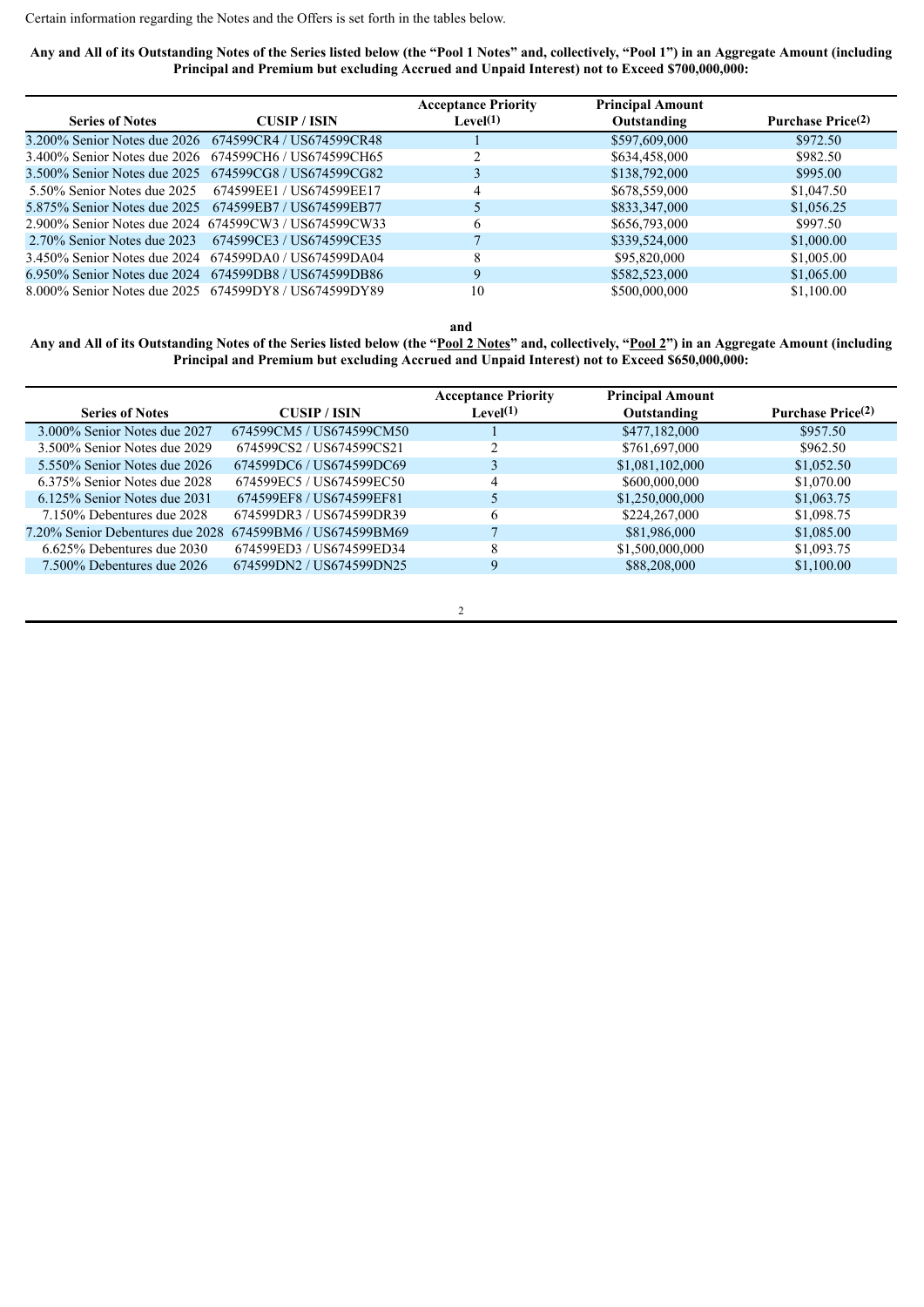**and**

Any and All of its Outstanding Notes of the Series listed below (the "Pool 3 Notes" and, collectively, "Pool 3") in an Aggregate Amount (including **Principal and Premium but excluding Accrued and Unpaid Interest) not to Exceed \$650,000,000:**

|                                                            |                          | <b>Acceptance Priority</b> | <b>Principal Amount</b> |                          |
|------------------------------------------------------------|--------------------------|----------------------------|-------------------------|--------------------------|
| <b>Series of Notes</b>                                     | <b>CUSIP/ISIN</b>        | Level(1)                   | Outstanding             | <b>Purchase Price(2)</b> |
| 4.100% Senior Notes due 2047                               | 674599CL7 / US674599CL77 |                            | \$524,112,000           | \$870.00                 |
| 4.200% Senior Notes due 2048                               | 674599CN3 / US674599CN34 |                            | \$697,662,000           | \$870.00                 |
| 4.400% Senior Notes due 2049                               | 674599CY9 / US674599CY98 |                            | \$479,012,000           | \$880.00                 |
| 4.500% Senior Notes due 2044                               | 674599DK8 / US674599DK85 | 4                          | \$395,513,000           | \$895.00                 |
| 4.300% Senior Notes due 2039                               | 674599CX1/US674599CX16   |                            | \$540,707,000           | \$895.00                 |
| 4.400% Senior Notes due 2046                               | 674599CJ2 / US674599CJ22 | 6                          | \$641,851,000           | \$895.00                 |
| 4.625% Senior Notes due 2045                               | 674599CF0 / US674599CF00 |                            | \$448,749,000           | \$905.00                 |
| Zero Coupon Senior Notes due 2036 674599DG7 / US674599DG73 |                          | 8                          | \$2,263,260,000         | \$537.50                 |
| 6.200% Senior Notes due 2040                               | 674599DJ1 / US674599DJ13 | 9                          | \$737,496,000           | \$1,040.00               |

- (1) The Acceptance Priority Levels will operate concurrently but separately with respect to the Pool 1 Notes, the Pool 2 Notes and the Pool 3 Notes. Subject to the satisfaction or waiver of the conditions of the Offers described in the Offer to Purchase, if the Pool 1 Maximum Consideration Condition, the Pool 2 Maximum Consideration Condition or the Pool 3 Maximum Consideration Condition, as applicable, is not satisfied with respect to every Series of Pool 1 Notes, Pool 2 Notes or Pool 3 Notes, as applicable, Occidental will accept the Pool 1 Notes, the Pool 2 Notes and the Pool 3 Notes for purchase in the order of their respective Acceptance Priority Level specified in the tables above (each, an "Acceptance Priority Level," with 1 being the highest Acceptance Priority Level for each of the Pools and 10, 9 and 9 being the lowest Acceptance Priority Level with respect to the Pool 1 Notes, the Pool 2 Notes and the Pool 3 Notes, respectively). It is possible that a Series of Notes with a particular Acceptance Priority Level will not be accepted for purchase even if one or more Series with a higher or lower Acceptance Priority Level in such Pool are accepted for purchase. If any Series of Notes is accepted for purchase pursuant to the Offers, all Notes of that Series that are validly tendered will be accepted for purchase. No Series of Notes will be subject to proration.
- (2) Per \$1,000 principal amount of Notes validly tendered and accepted for purchase in the Offers (exclusive of any accrued and unpaid interest, which will be paid in addition to the Purchase Price, from, and including, the last interest payment date for the relevant Series of Notes up to, but excluding, the Settlement Date (as defined below) ("Accrued Interest")).

Subject to the Pool 1 Maximum Purchase Price, the Pool 2 Maximum Purchase Price or the Pool 3 Maximum Purchase Price, as applicable, the application of the Acceptance Priority Levels and the other terms and conditions described in the Offer to Purchase, Occidental intends to accept for purchase all Notes validly tendered and not validly withdrawn at or prior to the Expiration Time. The applicable Purchase Price for each \$1,000 principal amount of Notes validly tendered and accepted for purchase will be determined as set forth in the tables above. Holders who validly tender and do not validly withdraw their Notes at or prior to the Expiration Time will be eligible to receive the applicable Purchase Price.

Consummation of the Offers and payment for the Notes accepted for purchase are subject to the satisfaction or waiver of certain conditions described in the Offer to Purchase, including the Pool 1 Maximum Consideration Condition (as defined below), the Pool 2 Maximum Consideration Condition (as defined below) and the Pool 3 Maximum Consideration Condition (as defined below), as well as other customary conditions. Subject to applicable law, Occidental has reserved the absolute right, in its sole discretion, at any time, to (i) waive any and all conditions to the Offers, including the Pool 1 Maximum Consideration Condition, the Pool 2 Maximum Consideration Condition and/or the Pool 3 Maximum Consideration Condition, with or without extending the Withdrawal Time, (ii) extend, terminate, or withdraw any Offer or the Offers, (iii) increase or waive the Pool 1 Maximum Purchase Price, the Pool 2 Maximum Purchase Price and/or the Pool 3 Maximum Purchase Price, with or without extending the Withdrawal Time, or (iv) otherwise amend the Offers in any respect.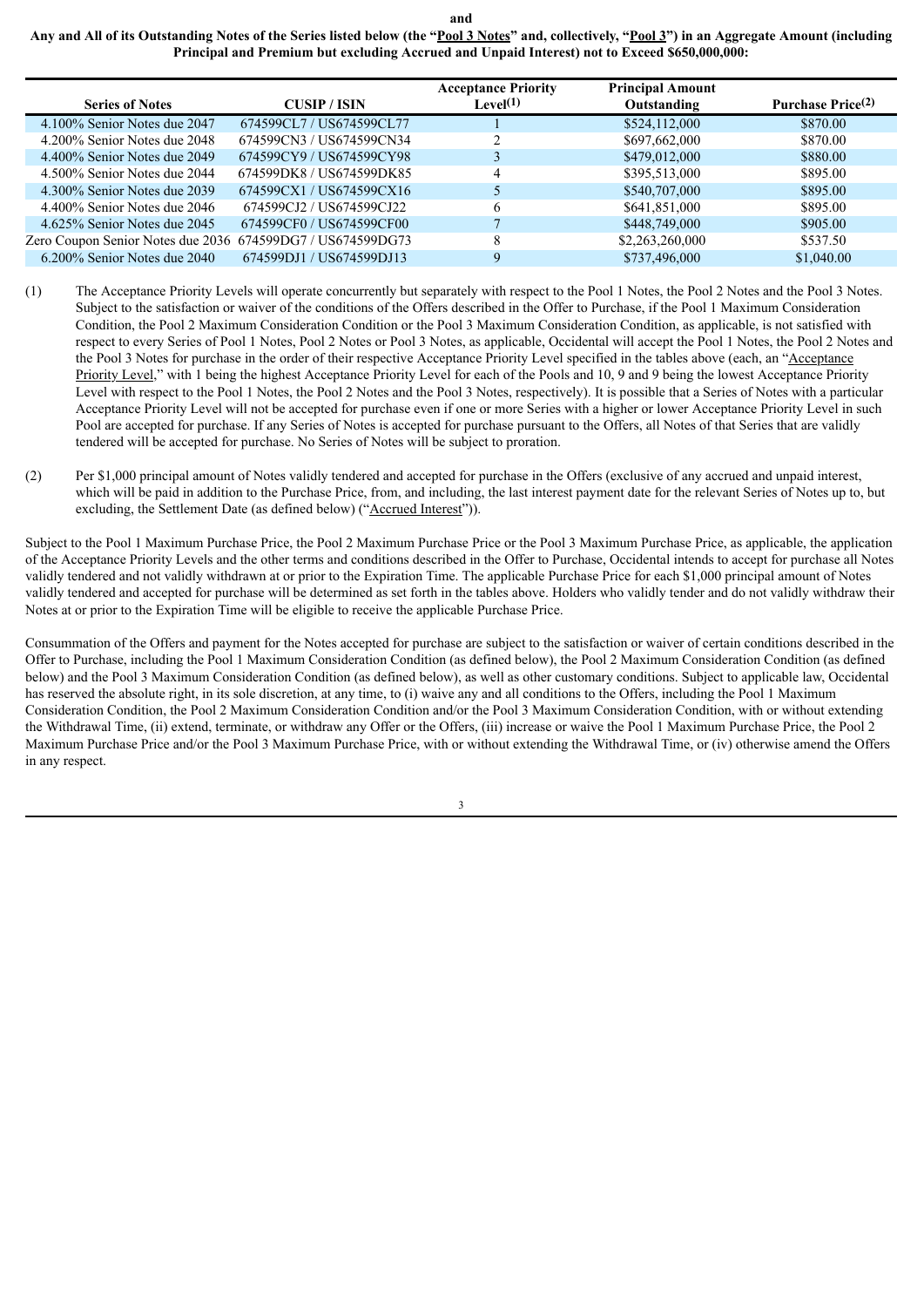Occidental's obligation to complete an Offer with respect to a particular Series of Pool 1 Notes validly tendered is conditioned on the aggregate Purchase Price for the Offers, excluding the Accrued Interest with respect to each Series of Notes (the "Aggregate Purchase Price") with respect to the Pool 1 Notes, not exceeding the Pool 1 Maximum Purchase Price, and on the Pool 1 Maximum Purchase Price being sufficient to pay the Aggregate Purchase Price for all validly tendered Notes of such Series (after paying the Pool 1 Aggregate Purchase Price for all validly tendered Pool 1 Notes that have a higher Acceptance Priority Level) (the "Pool 1 Maximum Consideration Condition").

Occidental's obligation to complete an Offer with respect to a particular Series of Pool 2 Notes validly tendered is conditioned on the Aggregate Purchase Price for the Offers with respect to the Pool 2 Notes not exceeding the Pool 2 Maximum Purchase Price, and on the Pool 2 Maximum Purchase Price being sufficient to pay the Pool 2 Aggregate Purchase Price for all validly tendered Notes of such Series (after paying the Pool 2 Aggregate Purchase Price for all validly tendered Pool 2 Notes that have a higher Acceptance Priority Level) (the "Pool 2 Maximum Consideration Condition").

Occidental's obligation to complete an Offer with respect to a particular Series of Pool 3 Notes validly tendered is conditioned on the Aggregate Purchase Price for the Offers with respect to the Pool 3 Notes not exceeding the Pool 3 Maximum Purchase Price, and on the Pool 3 Maximum Purchase Price being sufficient to pay the Pool 3 Aggregate Purchase Price for all validly tendered Notes of such Series (after paying the Pool 3 Aggregate Purchase Price for all validly tendered Pool 3 Notes that have a higher Acceptance Priority Level) (the "Pool 3 Maximum Consideration Condition").

If the Pool 1 Maximum Consideration Condition is not satisfied with respect to each Series of Pool 1 Notes, for (i) a Series of Pool 1 Notes (the "First Non-Covered Pool 1 Notes") for which the Pool 1 Maximum Purchase Price is less than the sum of  $(x)$  the Pool 1 Aggregate Purchase Price for all validly tendered First Non-Covered Pool 1 Notes and (y) the Pool 1 Aggregate Purchase Price for all validly tendered Pool 1 Notes of all Series having a higher Acceptance Priority Level than the First Non-Covered Pool 1 Notes (with 1 being the highest Acceptance Priority Level and 10 being the lowest Acceptance Priority Level with respect to the Pool 1 Notes), and (ii) all Series of Pool 1 Notes with an Acceptance Priority Level lower than the First Non-Covered Pool 1 Notes (together with the First Non-Covered Pool 1 Notes, the "Non-Covered Pool 1 Notes"), then Occidental may, at any time on or prior to the Expiration Time:

- (a) terminate an Offer with respect to one or more Series of Non-Covered Pool 1 Notes for which the Pool 1 Maximum Consideration Condition has not been satisfied, and promptly return all validly tendered Notes of such Series, and any other Series of Non-Covered Pool 1 Notes, to the respective tendering Holders; or
- (b) waive the Pool 1 Maximum Consideration Condition with respect to one or more Series of Non-Covered Pool 1 Notes and accept all Notes of such Series, and of any Series of Pool 1 Notes having a higher Acceptance Priority Level, validly tendered; or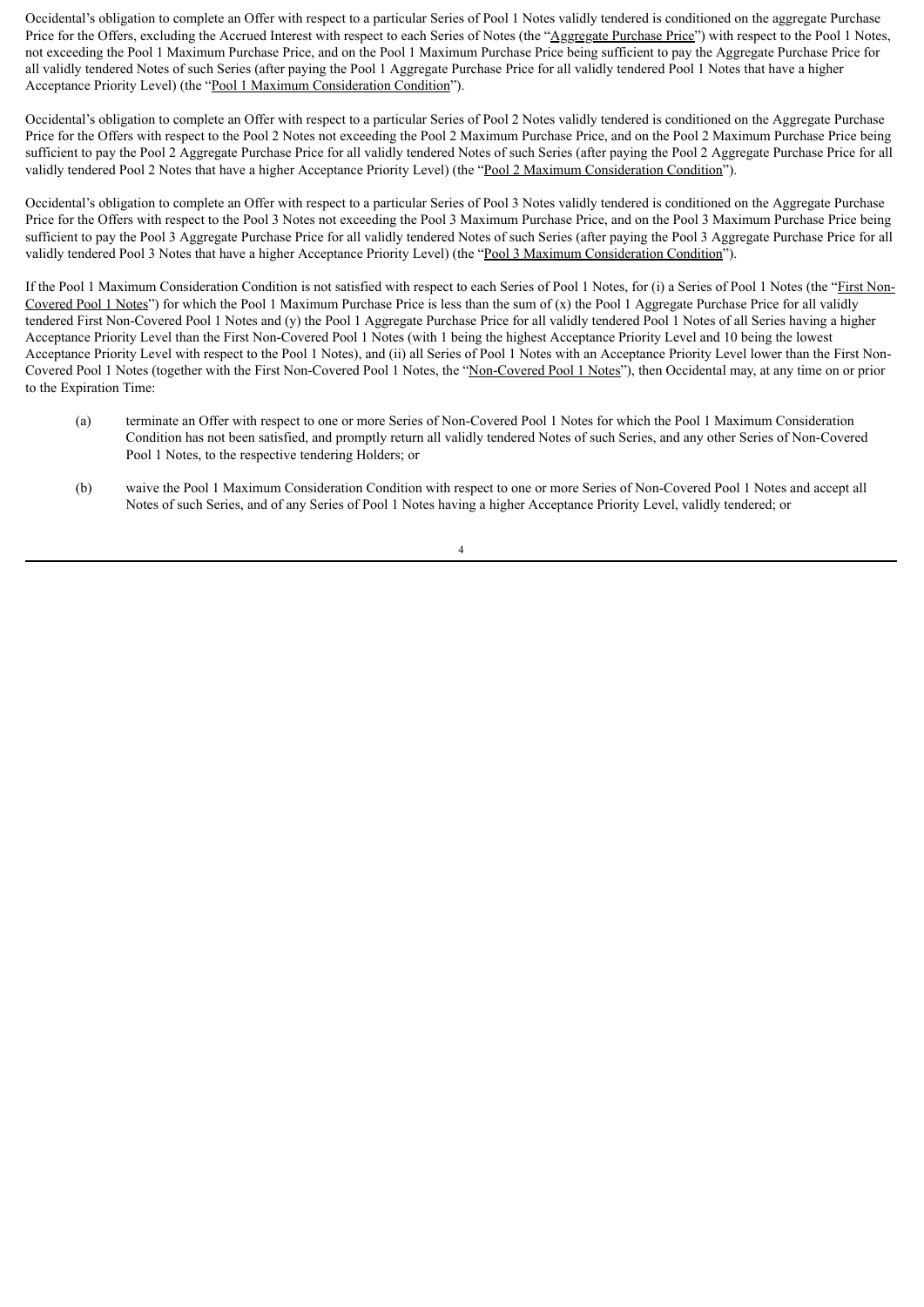- (c) if there is any Series of Non-Covered Pool 1 Notes with a lower Acceptance Priority Level than the First Non-Covered Pool 1 Notes for which:
	- (i) the Aggregate Purchase Price necessary to purchase all validly tendered Notes of such Series, plus
	- (ii) the Aggregate Purchase Price necessary to purchase all validly tendered Pool 1 Notes of all Series having a higher Acceptance Priority Level than such Series of Notes, other than any Series of Non-Covered Pool 1 Notes that has or have not also been accepted as contemplated by this clause (c),

is equal to, or less than, the Pool 1 Maximum Purchase Price, accept all validly tendered Pool 1 Notes of all such Series having a lower Acceptance Priority Level, until there is no Series of Pool 1 Notes with a higher or lower Acceptance Priority Level to be considered for purchase for which the conditions set forth above are met.

If the Pool 2 Maximum Consideration Condition is not satisfied with respect to each Series of Pool 2 Notes, for (i) a Series of Pool 2 Notes (the "First Non-Covered Pool 2 Notes") for which the Pool 2 Maximum Purchase Price is less than the sum of (x) the Pool 2 Aggregate Purchase Price for all validly tendered First Non-Covered Pool 2 Notes and (y) the Pool 2 Aggregate Purchase Price for all validly tendered Pool 2 Notes of all Series having a higher Acceptance Priority Level than the First Non-Covered Pool 2 Notes (with 1 being the highest Acceptance Priority Level and 9 being the lowest Acceptance Priority Level with respect to the Pool 2 Notes), and (ii) all Series of Pool 2 Notes with an Acceptance Priority Level lower than the First Non-Covered Pool 2 Notes (together with the First Non-Covered Pool 2 Notes, the "Non-Covered Pool 2 Notes"), then Occidental may, at any time on or prior to the Expiration Time:

- (a) terminate an Offer with respect to one or more Series of Non-Covered Pool 2 Notes for which the Pool 2 Maximum Consideration Condition has not been satisfied, and promptly return all validly tendered Notes of such Series, and any other Series of Non-Covered Pool 2 Notes, to the respective tendering Holders; or
- (b) waive the Pool 2 Maximum Consideration Condition with respect to one or more Series of Non-Covered Pool 2 Notes and accept all Notes of such Series, and of any Series of Pool 2 Notes having a higher Acceptance Priority Level, validly tendered; or
- (c) if there is any Series of Non-Covered Pool 2 Notes with a lower Acceptance Priority Level than the First Non-Covered Pool 2 Notes for which:
	- (i) the Aggregate Purchase Price necessary to purchase all validly tendered Notes of such Series, plus
	- (ii) the Aggregate Purchase Price necessary to purchase all validly tendered Pool 2 Notes of all Series having a higher Acceptance Priority Level than such Series of Notes, other than any Series of Non-Covered Pool 2 Notes that has or have not also been accepted as contemplated by this clause (c),

is equal to, or less than, the Pool 2 Maximum Purchase Price, accept all validly tendered Pool 2 Notes of all such Series having a lower Acceptance Priority Level, until there is no Series of Pool 2 Notes with a higher or lower Acceptance Priority Level to be considered for purchase for which the conditions set forth above are met.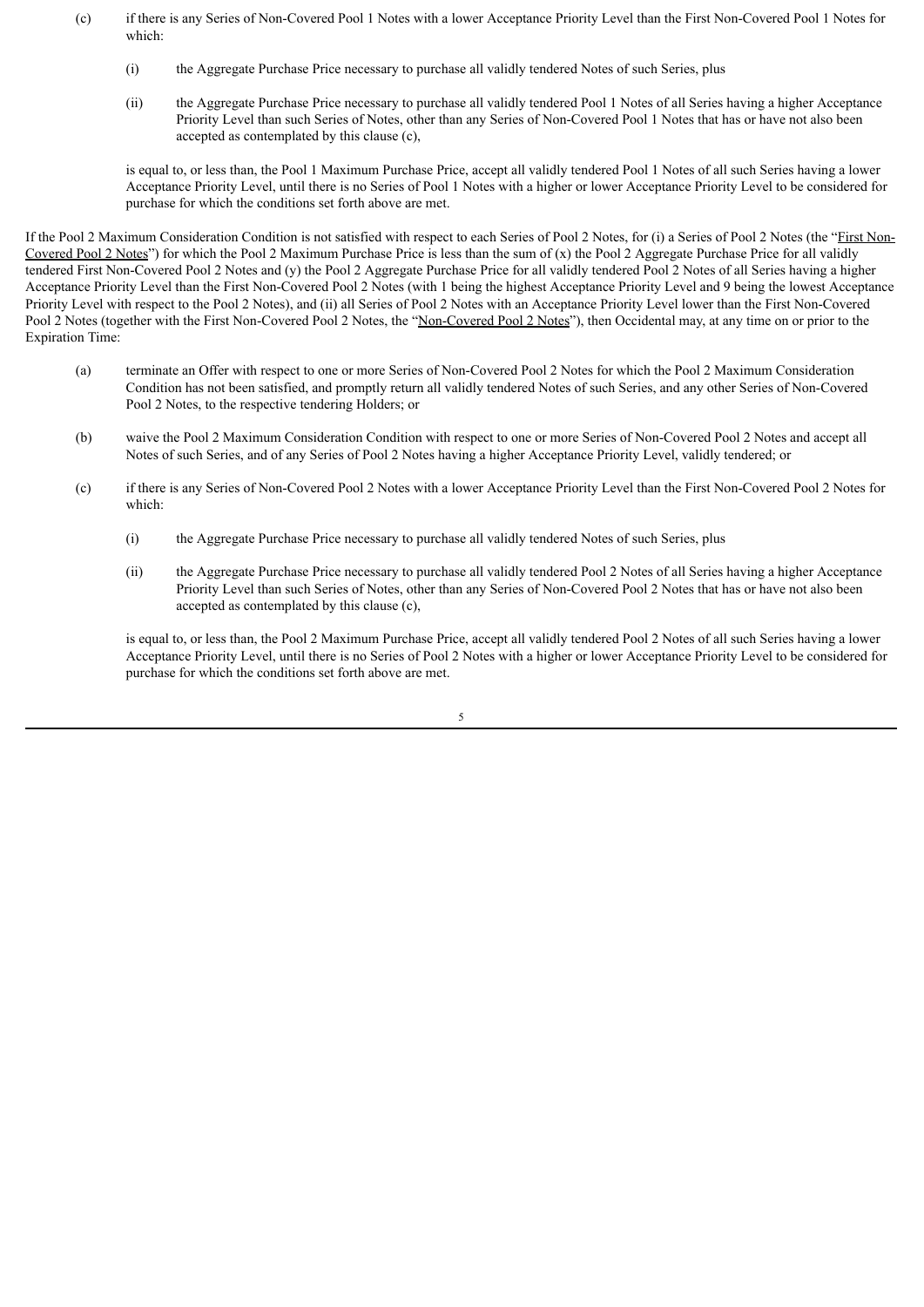If the Pool 3 Maximum Consideration Condition is not satisfied with respect to each Series of Pool 3 Notes, for (i) a Series of Pool 3 Notes (the "First Non-Covered Pool 3 Notes") for which the Pool 3 Maximum Purchase Price is less than the sum of  $(x)$  the Pool 3 Aggregate Purchase Price for all validly tendered First Non-Covered Pool 3 Notes and (y) the Pool 3 Aggregate Purchase Price for all validly tendered Pool 3 Notes of all Series having a higher Acceptance Priority Level than the First Non-Covered Pool 3 Notes (with 1 being the highest Acceptance Priority Level and 9 being the lowest Acceptance Priority Level with respect to the Pool 3 Notes), and (ii) all Series of Pool 3 Notes with an Acceptance Priority Level lower than the First Non-Covered Pool 3 Notes (together with the First Non-Covered Pool 3 Notes, the "Non-Covered Pool 3 Notes"), then Occidental may, at any time on or prior to the Expiration Time:

- (a) terminate an Offer with respect to one or more Series of Non-Covered Pool 3 Notes for which the Pool 3 Maximum Consideration Condition has not been satisfied, and promptly return all validly tendered Notes of such Series, and any other Series of Non-Covered Pool 3 Notes, to the respective tendering Holders; or
- (b) waive the Pool 3 Maximum Consideration Condition with respect to one or more Series of Non-Covered Pool 3 Notes and accept all Notes of such Series, and of any Series of Pool 3 Notes having a higher Acceptance Priority Level, validly tendered; or
- (c) if there is any Series of Non-Covered Pool 3 Notes with a lower Acceptance Priority Level than the First Non-Covered Pool 3 Notes for which:
	- (i) the Aggregate Purchase Price necessary to purchase all validly tendered Notes of such Series, plus
	- (ii) the Aggregate Purchase Price necessary to purchase all validly tendered Pool 3 Notes of all Series having a higher Acceptance Priority Level than such Series of Notes, other than any Series of Non-Covered Pool 3 Notes that has or have not also been accepted as contemplated by this clause (c),

is equal to, or less than, the Pool 3 Maximum Purchase Price, accept all validly tendered Pool 3 Notes of all such Series having a lower Acceptance Priority Level, until there is no Series of Pool 3 Notes with a higher or lower Acceptance Priority Level to be considered for purchase for which the conditions set forth above are met.

The Acceptance Priority Levels will operate concurrently but separately for the Pool 1 Notes, the Pool 2 Notes and the Pool 3 Notes. It is possible that a Series of Notes with a particular Acceptance Priority Level will fail to meet the conditions set forth above and therefore will not be accepted for purchase even if one or more Series with a higher or lower Acceptance Priority Level in the applicable Pool are accepted for purchase.

Settlement for Notes (i) validly tendered at or prior to the Expiration Time or delivered pursuant to the guaranteed delivery procedures described in the Offer the Purchase and (ii) accepted for purchase pursuant to the Offers is expected to occur on May 26, 2022, unless extended by Occidental in its sole discretion (the "Settlement Date").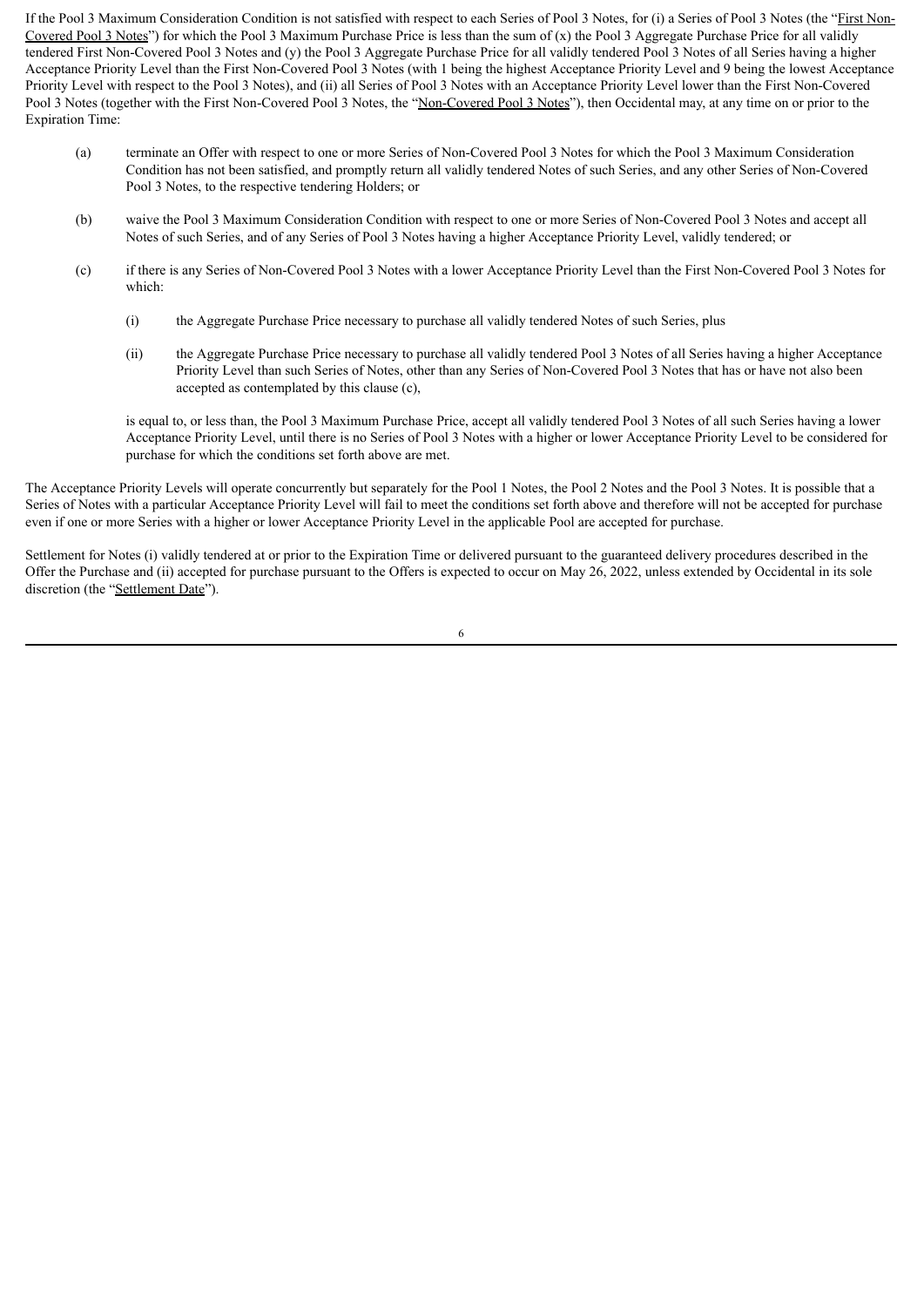In addition to the Purchase Price, all Notes accepted for purchase pursuant to the Offers, will, on the Settlement Date, also receive Accrued Interest in respect of such Notes. For the avoidance of doubt, Accrued Interest will cease to accrue on the Settlement Date for all Notes accepted in the Offers.

The Offers are not conditioned on the tender of any minimum principal amount of Notes or the consummation of any other Offer. However, the Offers are subject to, and conditioned upon, the satisfaction or waiver of certain conditions described in the Offer to Purchase.

TD Securities (USA) LLC, BofA Securities, Inc., HSBC Securities (USA) Inc., J.P. Morgan Securities LLC and MUFG Securities Americas Inc. are the lead Dealer Managers in the Offers. Global Bondholder Services Corporation has been retained to serve as the Tender Agent and Information Agent for the Offers. Copies of the Offer to Purchase are available at https://www.gbsc-usa.com/oxy/. Persons with questions regarding the Offers should contact TD Securities (USA) LLC, 1 Vanderbilt Avenue, 11th Floor, New York, NY 10017, Attn: Liability Management Group; Toll Free: (866) 584-2096, Collect: (212) 827-7795 Email: LM@tdsecurities.com; BofA Securities, Inc., 620 South Tryon Street, 20th Floor, Charlotte, North Carolina 28255, Attn: Debt Advisory, Toll Free: (888) 292-0070, Collect: (980) 388-3646, Email: debt advisory@bofa.com; HSBC Securities (USA) Inc., 452 Fifth Avenue New York, NY 10018, Attn: Liability Management Group Toll Free: (888) HSBC-4LM, Collect: (212) 525-5552 Email: *Imamericas@us.hsbc.com*; J.P. Morgan Securities LLC 383 Madison Avenue, New York, New York 10179 Attn: Liability Management Group, Toll Free: (866) 834-4666, Collect: (212) 834-3822; and MUFG Securities Americas Inc., 1221 Avenue of the Americas, 6th Floor, New York, New York 10020, Attn: Liability Management, Toll Free: (877) 744-4532, Collect: (212) 405-7481 Email: LM@us.sc.mufg.jp.

None of Occidental, the Dealer Managers, the Tender Agent and Information Agent, the trustee under the indentures governing the Notes or any of their respective affiliates is making any recommendation as to whether Holders should tender any Notes in response to the Offers. Holders must make their own decision as to whether to participate in the Offers and, if so, the principal amount of Notes as to which action is to be taken.

This press release shall not constitute an offer to sell, a solicitation to buy or an offer to purchase or sell any securities. Neither this press release nor the Offer to Purchase is an offer to sell or a solicitation of an offer to buy any securities. The Offers are being made only pursuant to the Offer to Purchase and only in such jurisdictions as is permitted under applicable law. In any jurisdiction in which the Offers are required to be made by a licensed broker or dealer, the Offers will be deemed to be made on behalf of Occidental by the Dealer Managers, or one or more registered brokers or dealers that are licensed under the laws of such jurisdiction.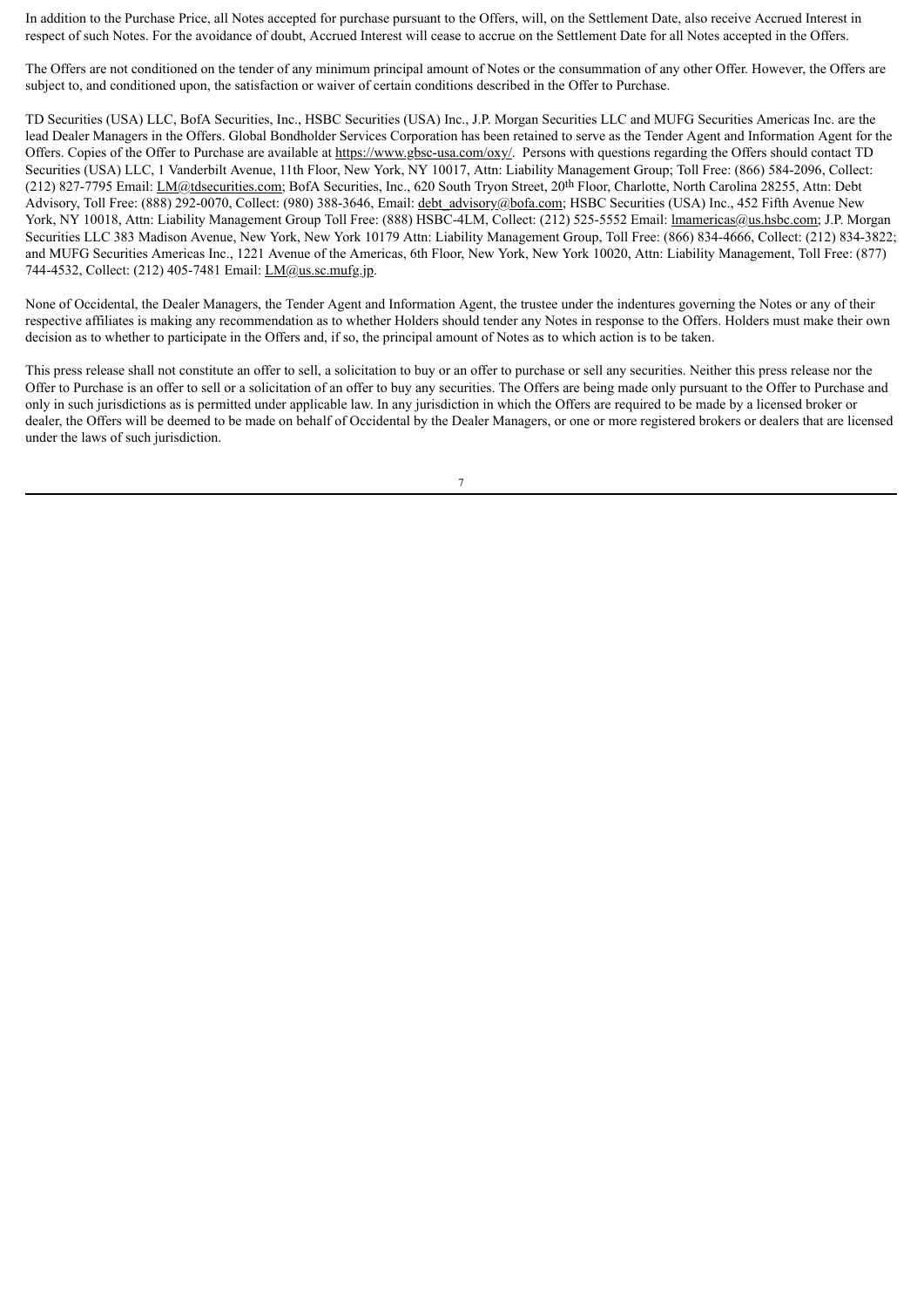#### **About Occidental**

Occidental is an international energy company with assets primarily in the United States, the Middle East and North Africa. We are one of the largest oil producers in the U.S., including a leading producer in the Permian and DJ basins, and offshore Gulf of Mexico. Our midstream and marketing segment provides flow assurance and maximizes the value of our oil and gas. Our chemical subsidiary OxyChem manufactures the building blocks for lifeenhancing products. Our Oxy Low Carbon Ventures subsidiary is advancing leading-edge technologies and business solutions that economically grow our business while reducing emissions. We are committed to using our global leadership in carbon management to advance a lower-carbon world. Visit oxy.com for more information.

#### Forward-Looking Statements

This press release contains forward-looking statements that involve risks and uncertainties that could materially affect expected results of operations, liquidity, cash flows and business prospects. Actual results may differ from anticipated results, sometimes materially, and reported results should not be considered an indication of future performance. Factors that could cause results to differ from those projected or assumed in any forward-looking statement include, but are not limited to: the scope and duration of the COVID-19 pandemic and ongoing actions taken by governmental authorities and other third parties in response to the pandemic; our indebtedness and other payment obligations, including the need to generate sufficient cash flows to fund operations; our ability to successfully monetize select assets and repay or refinance debt and the impact of changes in our credit ratings; assumptions about energy markets; global and local commodity and commodity-futures pricing fluctuations; supply and demand considerations for, and the prices of, our products and services; actions by the Organization of the Petroleum Exporting Countries ("OPEC") and non-OPEC oil producing countries; results from operations and competitive conditions; future impairments of our proved and unproved oil and gas properties or equity investments, or write-downs of productive assets, causing charges to earnings; unexpected changes in costs; availability of capital resources, levels of capital expenditures and contractual obligations; the regulatory approval environment, including our ability to timely obtain or maintain permits or other governmental approvals, including those necessary for drilling and/or development projects; our ability to successfully complete, or any material delay of, field developments, expansion projects, capital expenditures, efficiency projects, acquisitions or dispositions; risks associated with acquisitions, mergers and joint ventures, such as difficulties integrating businesses, uncertainty associated with financial projections, projected synergies, restructuring, increased costs and adverse tax consequences; uncertainties and liabilities associated with acquired and divested properties and businesses; uncertainties about the estimated quantities of oil, natural gas liquids and natural gas reserves; lower-than-expected production from development projects or acquisitions; our ability to realize the anticipated benefits from prior or future streamlining actions to reduce fixed costs, simplify or improve processes and improve our competitiveness; exploration, drilling and other operational risks; disruptions to, capacity constraints in, or other limitations on the pipeline systems that deliver our oil and natural gas and other processing and transportation considerations; general economic conditions, including slowdowns, domestically or internationally, and volatility in the securities, capital or credit markets; inflation; governmental actions, war (including the Russia-Ukraine war) and political conditions and events; legislative or regulatory changes, including changes relating to hydraulic fracturing or other oil and natural gas operations, retroactive royalty or production tax regimes, deep-water and onshore drilling and permitting regulations and environmental regulation (including regulations related to climate change); environmental risks and liability under federal, regional, state, provincial, tribal, local and international environmental laws and regulations (including remedial actions); our ability to recognize intended benefits from our business strategies and initiatives, such as our low carbon ventures businesses or announced greenhouse gas emissions reduction targets or net-zero goals; potential liability resulting from pending or future litigation; disruption or interruption of production or manufacturing or facility damage due to accidents, chemical releases, labor unrest, weather, power outages, natural disasters, cyber-attacks or insurgent activity; the creditworthiness and performance of our counterparties, including financial institutions, operating partners and other parties; failure of risk management; our ability to retain and hire key personnel; supply, transportation and labor constraints; reorganization or restructuring of our operations; changes in state, federal or international tax rates; and actions by third parties that are beyond our control.